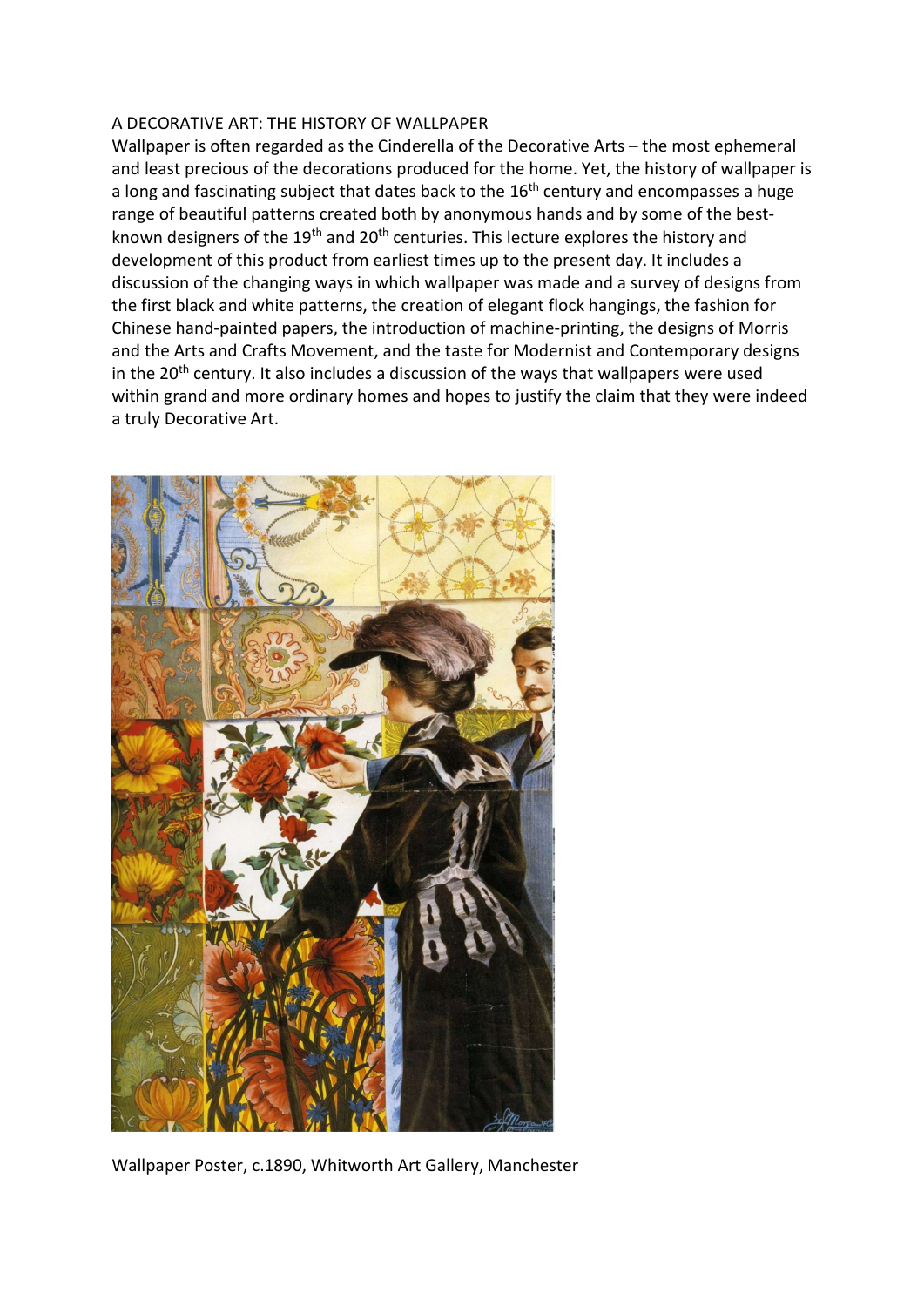

William Morris, Trellis, 1864, Victoria and Albert Museum



Walter Crane, Swan Dado, 1875, Victoria and Albert Museum



Print Room Style wallpaper, 1790, Victoria and Albert Museum